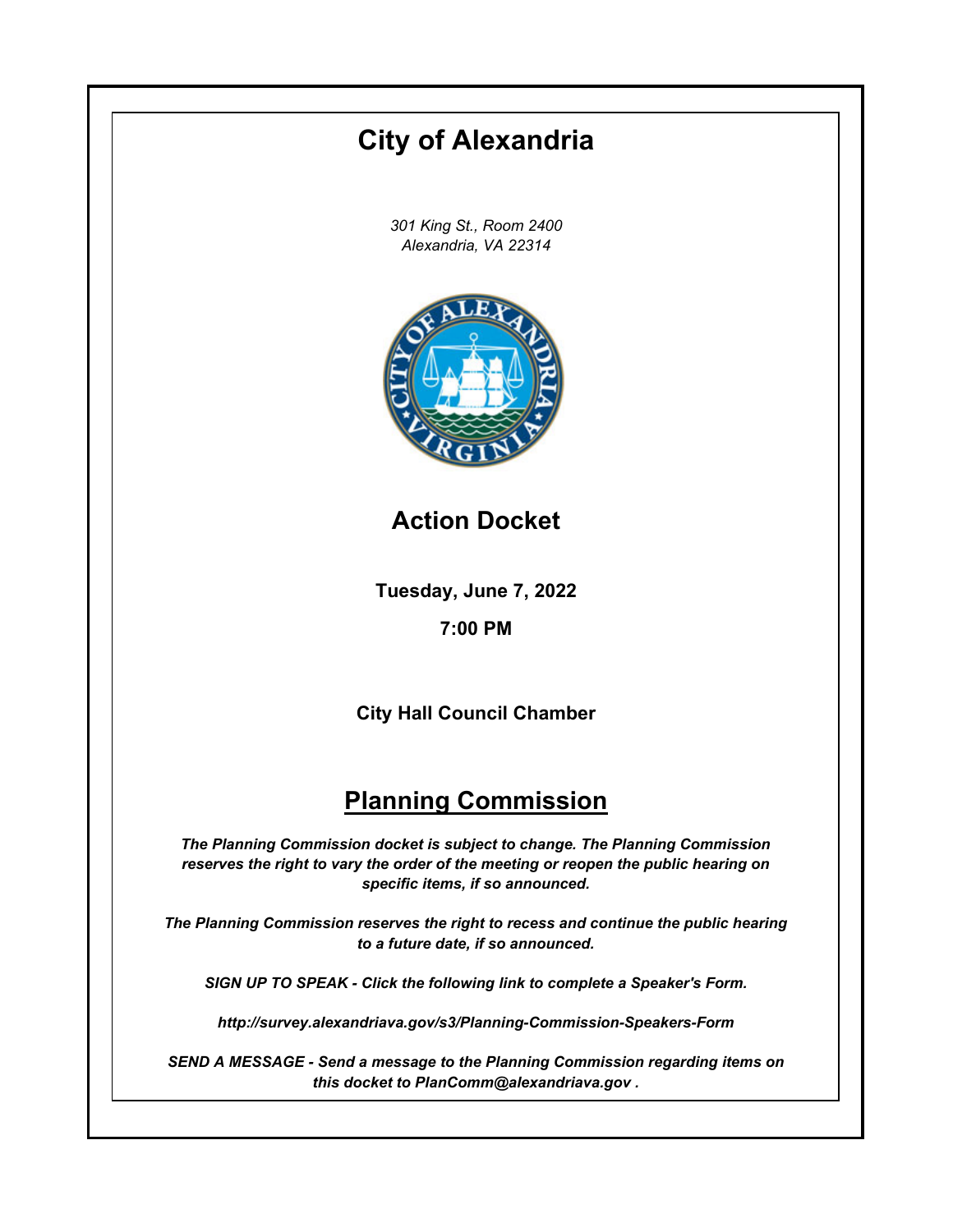If it is determined to not be safe enough to meet in person due to the COVID-19 Pandemic emergency, these meetings will be held electronically. If held electronically, the meetings are being held pursuant to Virginia Code Section 2.2-3708.2(A)(3) and the Continuity of Government ordinance adopted by the City Council on June 20, 2020 to undertake essential business and members of the public bodies and staff will be participating from remote locations through a Zoom Webinar.

Electronic access will be provided whether the meetings are in person or electronic. The Planning Commission and City Council Public Hearings can be accessed by the public through the live broadcast on the government Channel 70 and streaming on the City's website. Electronic participation is also available via Zoom by registering to attend the hearings via the following registration links:

Planning Commission (Public Hearing Webinar):

The Webinar will open at 6:30 p.m. to allow individuals to join, while the Planning Commission hearing will begin at approximately 7:00 p.m.

Registration Link: <https://zoom.us/webinar/register/WN\_wwYfuJvPRou7Cpy-Qevu2Q>

Zoom Audio Conference: Dial in: 301-715-8592 Webinar ID: 914 1872 2672 Password: 333243

City Council (Public Hearing Webinar): Registration Link: <https://zoom.us/webinar/register/WN\_t6Dj\_yvRTyuf1vhWPJyxZA>

Zoom Audio Conference: Dial in: 301-715-8592 Webinar ID: 990 9589 6474 Password: 501291

Public comment will be received at the meetings. The public may submit comments in advance to Planning & Zoning staff at PlanComm@alexandriava.gov for the Planning Commission hearing, to the City Clerk at CouncilComment@alexandriava.gov for the City Council hearing, or make public comments on the day of either hearing.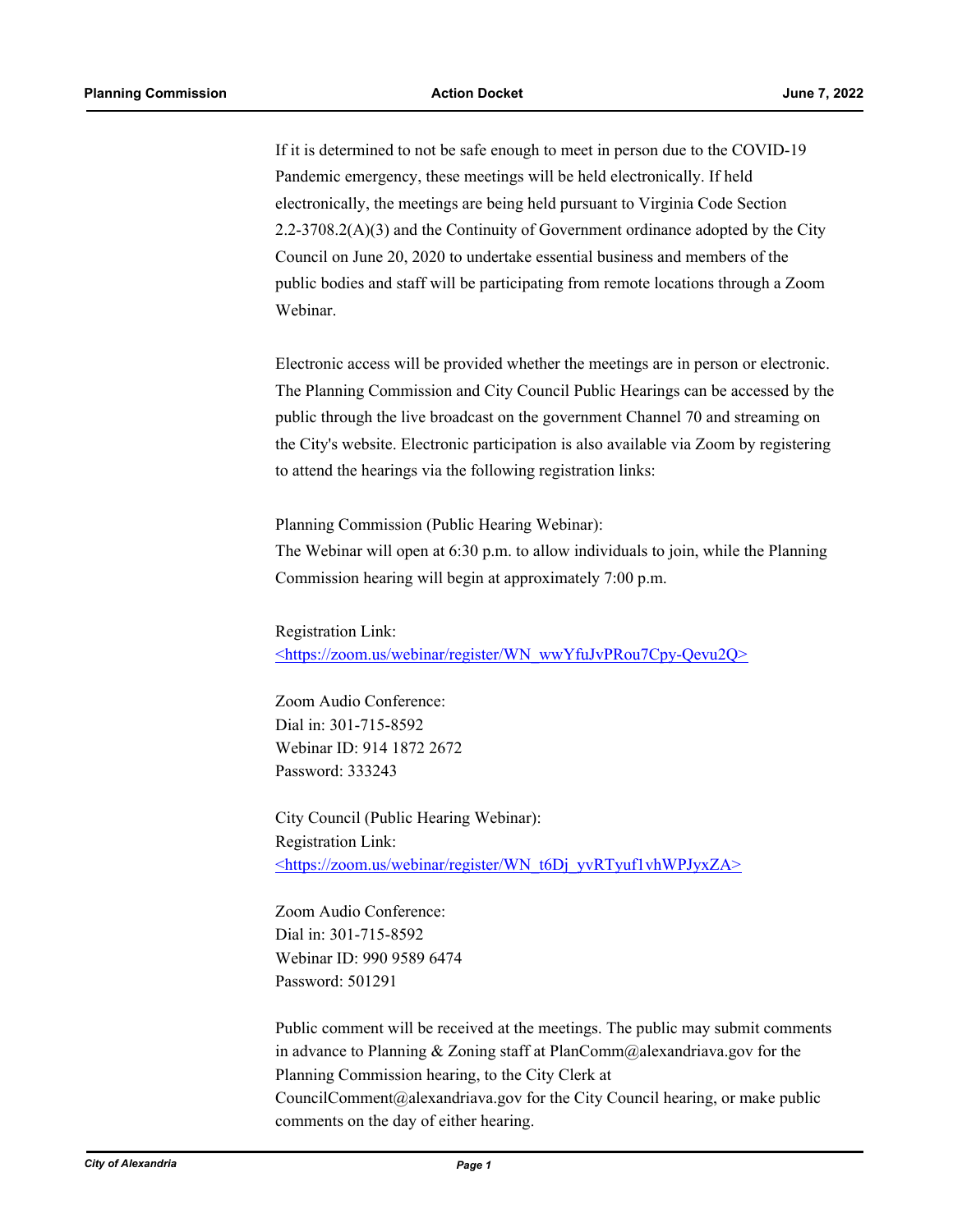For reasonable disability accommodation for the Planning Commission hearing, contact Jackie Cato at jackie.cato@alexandriava.gov or 703.746.3810, Virginia Relay 711. For reasonable disability accommodation for the City Council hearing, please call the City Clerk and Clerk of Council's Office at 703.746.4550 (TTY/TDD 838-5056). We request that you provide a 48-hour notice so that the proper arrangements may be made.

## **1 Call To Order**

**The Planning Commission meeting was called to order at 7:03 p.m. All members were present at the call to order.**

## **Consent Calendar**

**2** Special Use Permit #2022-00024

1101 King Street

Public Hearing and consideration of a request for a Special Use Permit for a conversion from nonresidential to residential use for the upper floors of an existing building including a parking reduction; zoned KR/King Street urban retail. Applicant: AREP SOF III King Street LLC, represented by Kenneth W. Wire, attorney

*Attachments:* [SUP2022-00024 Staff Report](http://alexandria.legistar.com/gateway.aspx?M=F&ID=3b524051-f179-4e47-b893-2345c04b040e.pdf)

**On a motion by Vice Chair McMahon, seconded by Commissioner Lyle, the Planning Commission voted to recommend approval of Special Use Permit #2022-00024. The motion carried on a vote of 7-0.**

**3** Rezoning #2022-00002

31 and 33 East Bellefonte Avenue

Public Hearing and consideration of a request for an amendment to the official

zoning map to change the zone from R-2-5/Single- and two-family to

RB/Townhouse; zoned R-2-5/Single- and two-family.

Applicant: Megan Lantz, Catterson Oh, and Michelle Taylor, represented by Kim Robbert

[REZ2022-00002 Staff Report](http://alexandria.legistar.com/gateway.aspx?M=F&ID=a6ee2f69-1a6d-4265-9a7d-c1493c74cc3e.pdf) *Attachments:*

[REZ2022-00002 Additional Materials](http://alexandria.legistar.com/gateway.aspx?M=F&ID=5b1b9d30-4069-471f-975d-5adab3d72ef5.pdf)

**On a motion by Vice Chair McMahon, seconded by Commissioner Lyle, the Planning Commission voted to recommend approval of Rezoning #2022-00002. The motion carried on a vote of 6-1.**

**4** Zoning Text Amendment #2022-00008

(A) Initiation of a text amendment and (B) public hearing and consideration of a text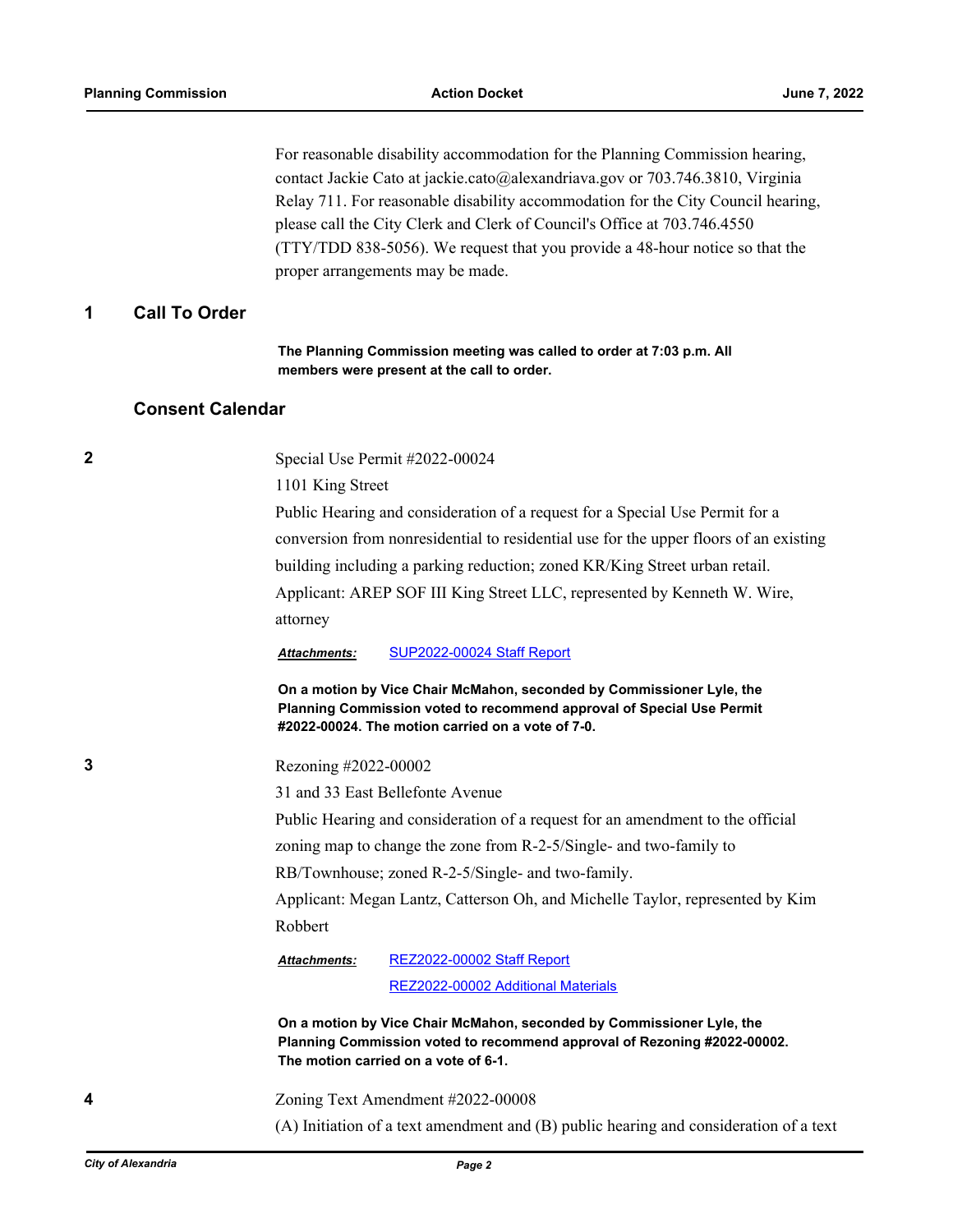amendment to the zoning ordinance to amend various sections of Article II to correct technical errors, to clarify open space and floor area regulations as related to accessory structures, and to define principal building; to amend section 7-103 to allow certain accessory structures forward of a front building wall for non-residential lots; to amend sections 7-301 and 12-213 to clarify language related to home occupation limitations; to amend section 7-902 to clarify language related to zone transition setbacks; to amend section 11-1302 to specify what is authorized by special exception approval; and to amend section 12-102 to correct a technical error related to residential reuse.

Staff: City of Alexandria, Department of Planning & Zoning

*Attachments:* [ZTA2022-00008 Staff Reports](http://alexandria.legistar.com/gateway.aspx?M=F&ID=b6143d2b-b259-4689-a738-19273a7eb7e3.pdf)

**On a motion by Vice Chair McMahon, seconded by Commissioner Lyle, the Planning Commission voted to initiate and recommend approval of Zoning Text Amendment #2022-00008. The motion carried on a vote of 7-0.**

**5** Development Special Use Permit #2021-10022

3120 Colvin Street - Colvin Street Garage

Public Hearing and consideration of a request for a Development Special Use Permit and Site Plan with modifications to construct a 2-story commercial building for general auto repair and a warehouse, including a Special Use Permit to increase the Floor Area Ratio to 0.96; zoned: I/Industrial.

Applicant: Khanh Nguyen

[DSUP2021-10022 Staff Report](http://alexandria.legistar.com/gateway.aspx?M=F&ID=944f3d34-8581-4b05-a1db-9345d0b15285.pdf) [DSPU2021-10022 Site Plan](http://alexandria.legistar.com/gateway.aspx?M=F&ID=92f648f5-1a8e-4e24-b1b6-da0c5f8bd23e.pdf) *Attachments:*

**On a motion by Vice Chair McMahon, seconded by Commissioner Lyle, the Planning Commission voted to recommend approval of Development Special Use Permit #2021-10022. The motion carried on a vote of 7-0.**

**6** Development Site Plan #2022-00005

951 North Fairfax Street - Perfect Pita addition

Public Hearing and consideration of a request for a Development Site Plan to

construct an addition that is more than a third of the commercial building's existing

gross square footage, with a modification to the street tree planting requirement;

zoned: OCM(50)/Office Commercial Medium (50).

Applicant: Atilla & Carol Kan

[DSP2022-00005 Staff Report](http://alexandria.legistar.com/gateway.aspx?M=F&ID=103f120c-6ad6-4a0a-b0da-2b8dfa608409.pdf) [DSP2022-00005 Site Plan](http://alexandria.legistar.com/gateway.aspx?M=F&ID=fad831de-578c-4543-869a-c54e5591c4ac.pdf) *Attachments:*

**On a motion by Vice Chair McMahon, seconded by Commissioner Lyle, the Planning Commission voted to approve Development Site Plan #2022-00005.**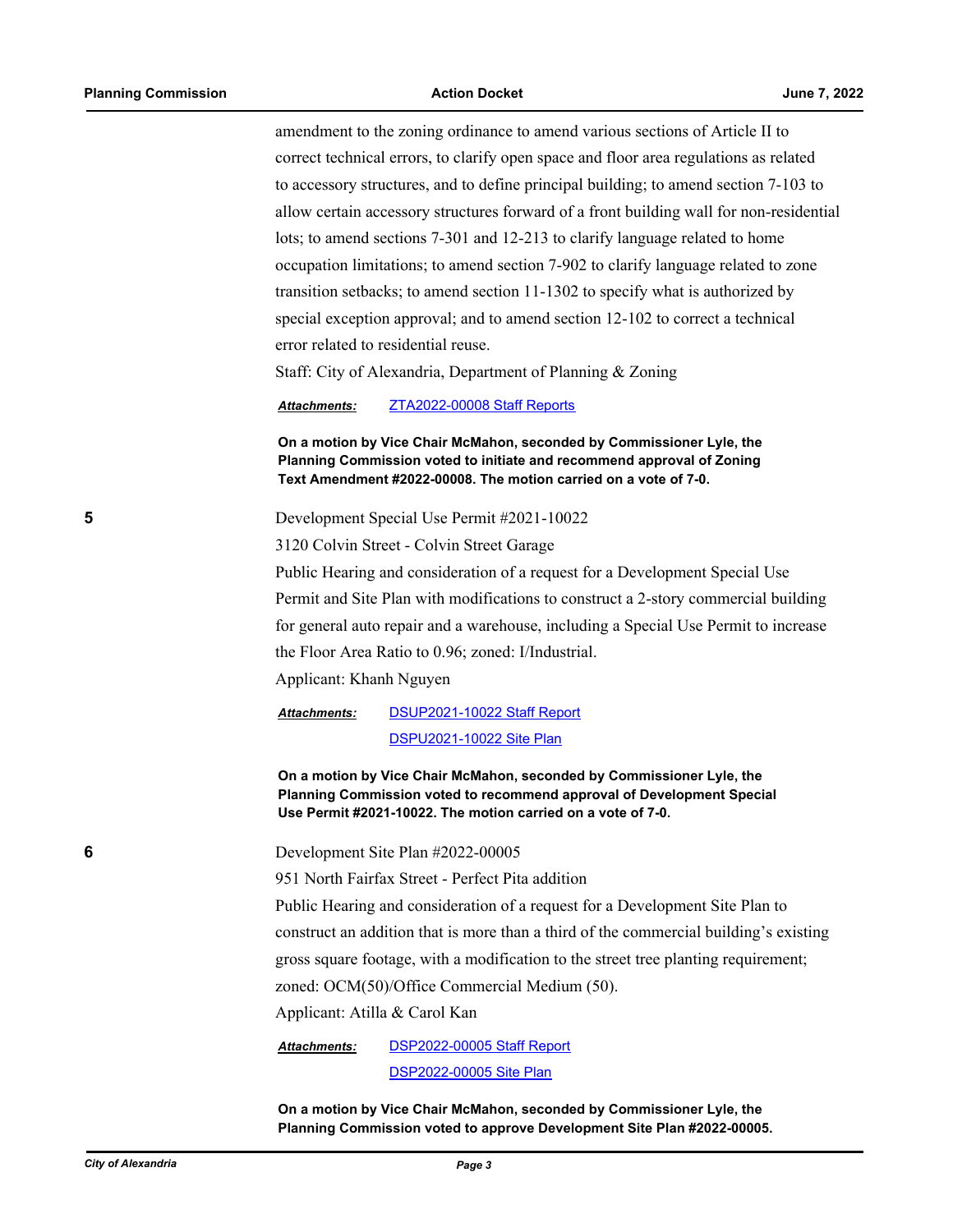**The motion carried on a vote of 7-0.**

## **New Business**

| 7 |                                                                         | Public Hearing and consideration of the FY 2023 Long Range Planning                                                                                                                                                    |  |
|---|-------------------------------------------------------------------------|------------------------------------------------------------------------------------------------------------------------------------------------------------------------------------------------------------------------|--|
|   |                                                                         | Interdepartmental Work Program                                                                                                                                                                                         |  |
|   |                                                                         | Staff: City of Alexandria, Departments of Planning & Zoning, Office of Housing,                                                                                                                                        |  |
|   |                                                                         | Transportation & Environmental Services, and Recreation, Parks, & Cultural                                                                                                                                             |  |
|   | Activities                                                              |                                                                                                                                                                                                                        |  |
|   | Attachments:                                                            | FY 2023 LRPIWP Memo                                                                                                                                                                                                    |  |
|   |                                                                         | On a motion by Commissioner Lyle, seconded by Vice Chair McMahon, the<br>Planning Commission voted to recommend approval of FY 2023 Long Range<br>Interdepartmental Work Program. The motion carried on a vote of 7-0. |  |
| 8 | Encroachment #2022-00001                                                |                                                                                                                                                                                                                        |  |
|   | 300 Hume Avenue                                                         |                                                                                                                                                                                                                        |  |
|   |                                                                         | Public Hearing and consideration of a request for an Encroachment into the public                                                                                                                                      |  |
|   |                                                                         | rights-of-way along Hume Avenue and Turner Road for a fence; zoned:                                                                                                                                                    |  |
|   | R-2-5/Single- and-two family.                                           |                                                                                                                                                                                                                        |  |
|   |                                                                         | Applicant: Jeffrey W. Howard and Jenafer B. Howard, represented by Duncan W.                                                                                                                                           |  |
|   | Blair, attorney                                                         |                                                                                                                                                                                                                        |  |
|   | Attachments:                                                            | ENC2022-00001 Staff Report                                                                                                                                                                                             |  |
|   |                                                                         | <b>ENC2022-00001 Additional Materials</b>                                                                                                                                                                              |  |
|   | carried on a vote of 7-0.                                               | On a motion by Commissioner Lyle, seconded by Vice Chair McMahon, the<br>Planning Commission voted to defer Encroachment #2022-00001. The motion                                                                       |  |
| 9 |                                                                         | The applicant has requested for deferral of this item.                                                                                                                                                                 |  |
|   |                                                                         | Special Use Permit #2022-00018                                                                                                                                                                                         |  |
|   |                                                                         | 1605 and 1611 Mount Vernon Avenue                                                                                                                                                                                      |  |
|   |                                                                         | Public Hearing and consideration of a request for a Special Use Permit to allow for                                                                                                                                    |  |
|   |                                                                         | the continued use of a nonconforming vehicle parking and storage lot associated                                                                                                                                        |  |
|   |                                                                         | with an automobile sales and repair dealership until December 31, 2045 (amending                                                                                                                                       |  |
|   | SUP #2010-00052); zoned: CL/Commercial Low.                             |                                                                                                                                                                                                                        |  |
|   | Applicant: Alexandria Hyundai, LLC, represented by M. Catharine Puskar, |                                                                                                                                                                                                                        |  |
|   | attorney/agent.                                                         |                                                                                                                                                                                                                        |  |
|   | Attachments:                                                            | SUP2022-00018 Application Materials                                                                                                                                                                                    |  |
|   |                                                                         | On a motion by Commissioner Lyle, seconded by Vice Chair McMahon, the<br>Planning Commission voted to defer Special Use Permit #2022-00018. The                                                                        |  |

**motion carried on a vote of 7-0.**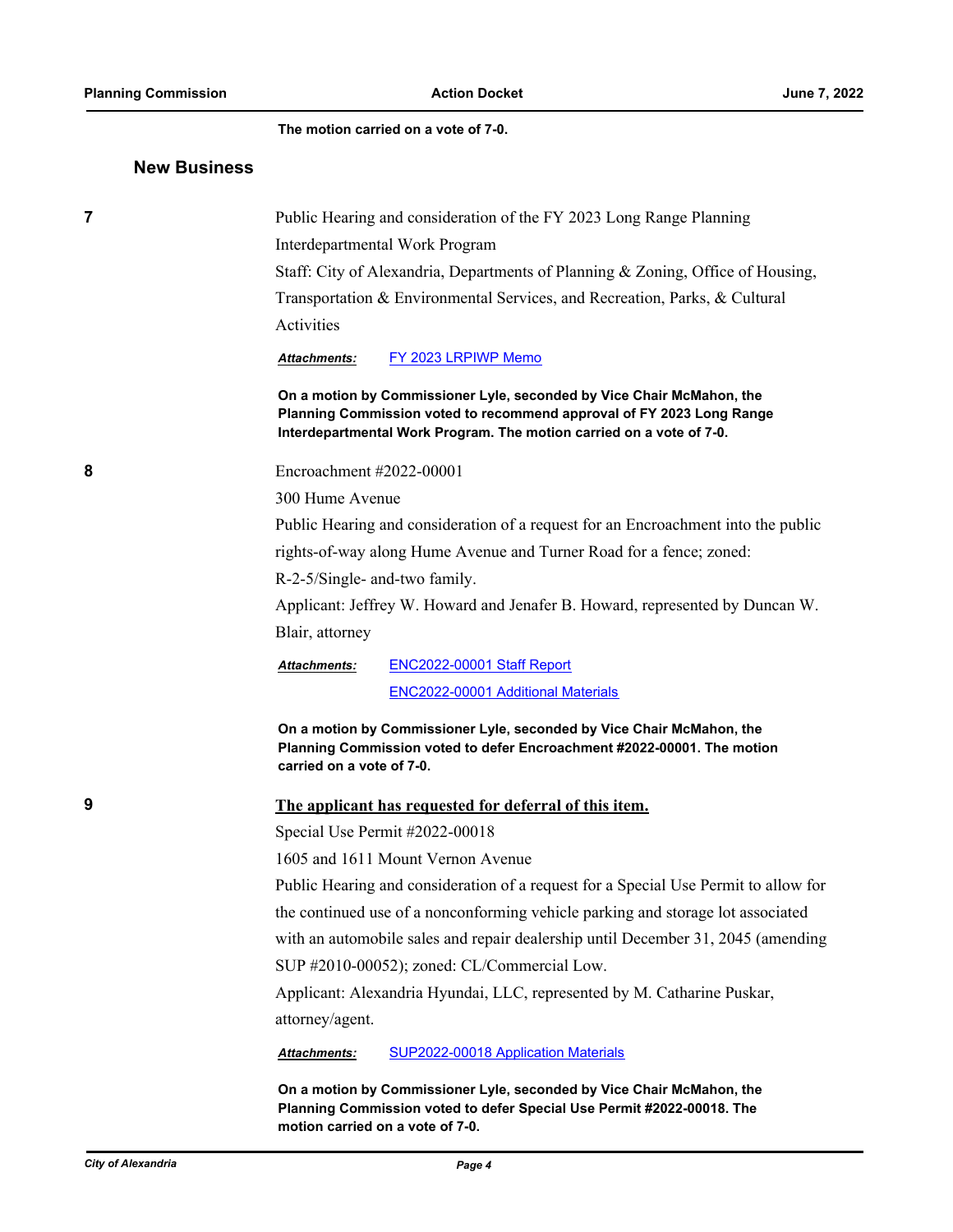| 10 |                                 | Development Site Plan #2021-00012                                                                                                                                                                                                                                                                                       |                                                                                                                                                 |  |  |
|----|---------------------------------|-------------------------------------------------------------------------------------------------------------------------------------------------------------------------------------------------------------------------------------------------------------------------------------------------------------------------|-------------------------------------------------------------------------------------------------------------------------------------------------|--|--|
|    |                                 | Subdivision #2022-00005                                                                                                                                                                                                                                                                                                 |                                                                                                                                                 |  |  |
|    |                                 | 5801 and 6001 Duke Street - Landmark Mall Infrastructure<br>Public Hearing and consideration of a request for a Development Site Plan for the<br>construction of sitewide infrastructure for the Landmark Mall redevelopment and a<br>Subdivision with street dedication to subdivide 5801 Duke Street into eight lots; |                                                                                                                                                 |  |  |
|    |                                 |                                                                                                                                                                                                                                                                                                                         |                                                                                                                                                 |  |  |
|    |                                 |                                                                                                                                                                                                                                                                                                                         |                                                                                                                                                 |  |  |
|    |                                 |                                                                                                                                                                                                                                                                                                                         |                                                                                                                                                 |  |  |
|    |                                 | zoned CDD #29/Coordinated Development District #29.<br>Applicant: Landmark Land Holdings, LLC, represented by Kenneth W. Wire,                                                                                                                                                                                          |                                                                                                                                                 |  |  |
|    |                                 |                                                                                                                                                                                                                                                                                                                         |                                                                                                                                                 |  |  |
|    |                                 | attorney                                                                                                                                                                                                                                                                                                                |                                                                                                                                                 |  |  |
|    |                                 | Attachments:                                                                                                                                                                                                                                                                                                            | DSP2021-00012 Staff Report                                                                                                                      |  |  |
|    |                                 |                                                                                                                                                                                                                                                                                                                         | <b>DSP2021-00012 Site Plan</b>                                                                                                                  |  |  |
|    |                                 |                                                                                                                                                                                                                                                                                                                         |                                                                                                                                                 |  |  |
|    |                                 |                                                                                                                                                                                                                                                                                                                         | On a motion by Commissioner Lyle, seconded by Vice Chair McMahon, the<br>Planning Commission voted to approve Development Site Plan #2021-00012 |  |  |
|    |                                 |                                                                                                                                                                                                                                                                                                                         | and Subdivision #2022-00005. The motion carried on a vote of 6-0, with                                                                          |  |  |
|    |                                 |                                                                                                                                                                                                                                                                                                                         | <b>Commissioner Ramirez recusing herself.</b>                                                                                                   |  |  |
|    | <b>Other Business</b>           |                                                                                                                                                                                                                                                                                                                         |                                                                                                                                                 |  |  |
|    |                                 |                                                                                                                                                                                                                                                                                                                         |                                                                                                                                                 |  |  |
| 11 |                                 |                                                                                                                                                                                                                                                                                                                         | Commissioner's Reports, Comments & Questions                                                                                                    |  |  |
|    |                                 |                                                                                                                                                                                                                                                                                                                         |                                                                                                                                                 |  |  |
|    | <b>Minutes</b>                  |                                                                                                                                                                                                                                                                                                                         |                                                                                                                                                 |  |  |
|    |                                 |                                                                                                                                                                                                                                                                                                                         |                                                                                                                                                 |  |  |
| 12 |                                 |                                                                                                                                                                                                                                                                                                                         | Consideration of the minutes from the May 3, 2022 Planning Commission meeting.                                                                  |  |  |
|    |                                 | <b>Attachments:</b>                                                                                                                                                                                                                                                                                                     | May 3, 2022 Minutes                                                                                                                             |  |  |
|    |                                 |                                                                                                                                                                                                                                                                                                                         | On a motion by Vice Chair McMahon, seconded by Commissioner Lyle, the                                                                           |  |  |
|    |                                 |                                                                                                                                                                                                                                                                                                                         | Planning Commission voted to approve the minutes of May 3, 2022. The motion                                                                     |  |  |
|    |                                 | carried on a vote of 7-0.                                                                                                                                                                                                                                                                                               |                                                                                                                                                 |  |  |
| 13 | <b>Adjournment</b>              |                                                                                                                                                                                                                                                                                                                         |                                                                                                                                                 |  |  |
|    |                                 |                                                                                                                                                                                                                                                                                                                         | The Planning Commission meeting was adjourned at 8:22 PM.                                                                                       |  |  |
|    |                                 |                                                                                                                                                                                                                                                                                                                         |                                                                                                                                                 |  |  |
| 14 | <b>Administrative Approvals</b> |                                                                                                                                                                                                                                                                                                                         |                                                                                                                                                 |  |  |
|    |                                 |                                                                                                                                                                                                                                                                                                                         | Special Use Permit #2021-00102                                                                                                                  |  |  |
|    |                                 | 1640 King Street                                                                                                                                                                                                                                                                                                        |                                                                                                                                                 |  |  |
|    |                                 |                                                                                                                                                                                                                                                                                                                         | Administrative Special Use Permit request for a Change of Ownership of a                                                                        |  |  |
|    |                                 |                                                                                                                                                                                                                                                                                                                         | Restaurant; zone: KR/King Street Urban Retail.                                                                                                  |  |  |
|    |                                 |                                                                                                                                                                                                                                                                                                                         | Proposed Business Name: Chewish Deli                                                                                                            |  |  |
|    |                                 |                                                                                                                                                                                                                                                                                                                         | Applicant: Chewish Deli King St LLC                                                                                                             |  |  |
|    |                                 |                                                                                                                                                                                                                                                                                                                         |                                                                                                                                                 |  |  |